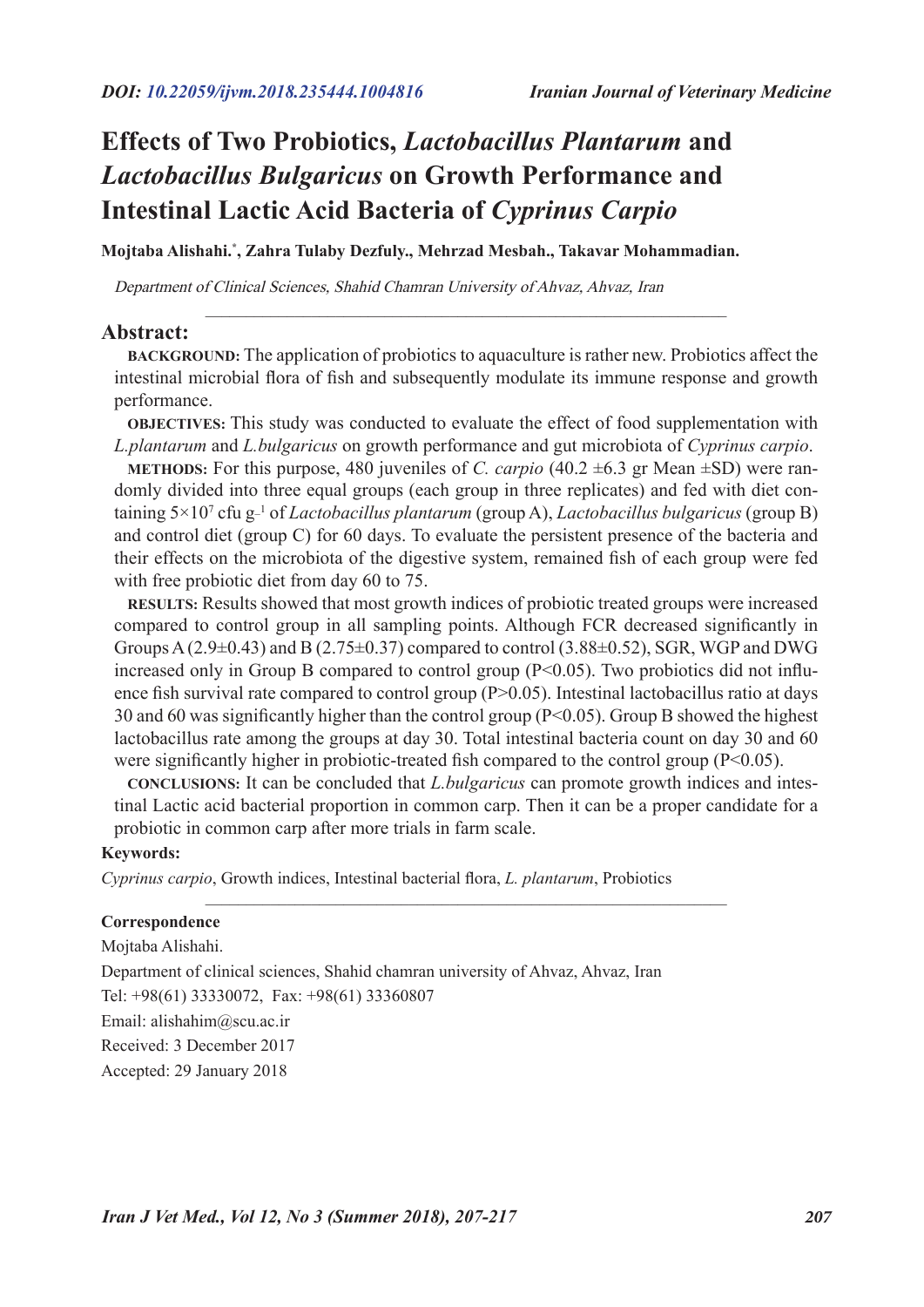# **Introduction**

 Probiotics are defined as live microbial supplements that benefit the host (Fuller, 1989). Research into the use of probiotics in animal husbandry is increasing with the demand for environmentally friendly agriculture/aquaculture practices and safer food. The beneficial effects of probiotics on fish survival, growth and feed conversion, immune response and disease resistance in aquaculture have been widely recognized (Kaur et al., 2015). In aquaculture, administration of probiotics can be done through a dietary supplement or as a water additive (Taoka et al., 2006). Antibiotic treatment for managing the diseases during aquaculture practices has several negative effects such as the development of drug-resistant bacteria and low efficiency of antibiotic treatment for diseases (Sorroza et al., 2012). Subsequently the use of probiotics has also been suggested to be an alternative method to prevent and control various aquatic diseases by reducing pathogenic organisms in the gastrointestinal tract of fish based on its antagonistic activity at the site of colonization on the host's intestine (Balcazar et al., 2006; Verschuere et al., 2000).

 Probiotics can modulate the growth of intestinal microbiota, suppress destructive bacteria and strengthen the body's natural resistance mechanisms. Also, they act on species specific or even strain-specific and immune reactions of the animal, and their interface with intestinal bacterial populations perform an important function (Simon, 2010; Giorgio et al., 2010). Therefore, probiotics have a wide range of valuable effects that include water quality improvement; competitive exclusion of bacterial pathogens through the production of inhibitory

compounds; enhancing the nutritional status of the host species by producing supplemental digestive enzymes, etc. (Thompson et al., 1999; Verschuere et al., 2000; Jiang et al., 2013). Lactobacillus has been extensively used as an efficient probiotic (Phian phak et al., 1999) due to their capability to secrete a wide range of exoenzymes and antimicrobial compounds (Moriarty 1998; Soltani et al., 2017).

The present study was designed to evaluate the influence of probiotics *Lactobacillus plantarum* and *Lactobacillus bulgaricus* isolated from native fish: Tor grypus on gut microbiota profile and the subsequent effect on growth performance of *Cyprinus carpio*, a typical species with economic importance worldwide (FAO, 2012).

## **Materials and Methods**

*Lactobacillus plantarum* and *Lactobacillus bulgaricus* were used for supplementation of food. These strains were chosen from over 30 lactic acid bacteria obtained from intestine of healthy wild *T. grypus*, according to their high in-vitro probiotic characteristics (Mohammadian et al., 2014). These strains were primarily identified based on colony and cell morphology, Gram staining, biochemical characteristics, and 16S rRNA gene sequencing. The positive control strain (L. casei PTCC 1608) was obtained from Pastor Institute, Tehran, Iran. They were cultured in the De-Man Regosa and Sharpe (MRS) broth (Pronadisa, Madrid, Spain) at 30 ºC. Bacterial strains preserved in skimmed milk at -80 ºC until used.

**Fish:** Four hundred and eighty juveniles of *C. carpio* (40.2±6.3 gr Mean±SD) were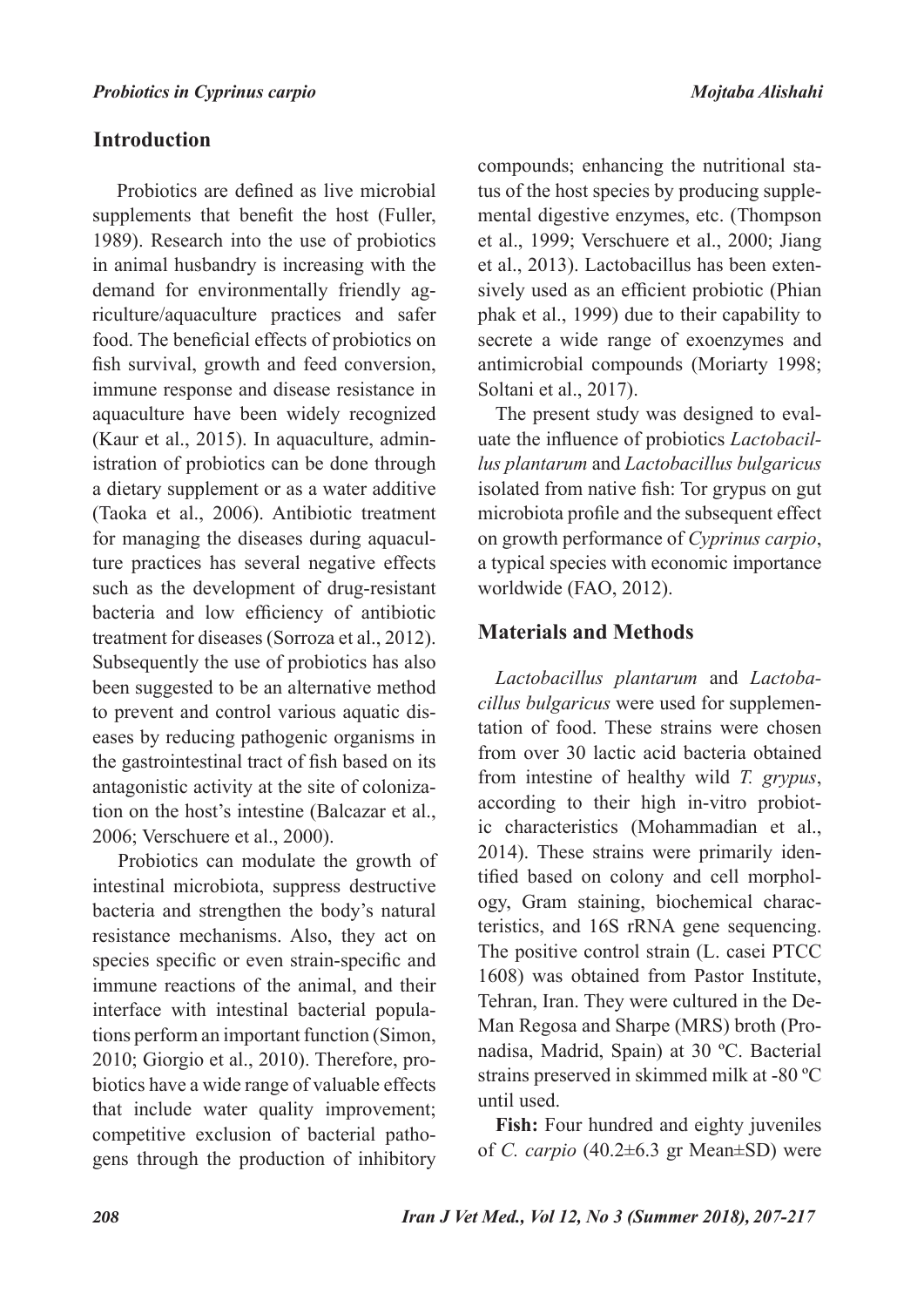obtained from a private cyprinid farm in Hamidieh city, Khuzestan province of Iran. This farm was a specific form without any health problems in their 15 year history. The fish were observed and examined for parasitic and bacterial diseases before the experiment. Fish were reared in the tank (300 L), and fed a basal diet for 2 weeks to acclimate to the experimental diet and conditions.

**Water quality:** Water quality parameters were recorded during the experiment: temperature, 25±1 ºC; Dissolved oxygen, 7.5±0.8 ppm; pH, 7.8±0.2; NO2 <0.01ppm and NH3 <0.1ppm, NO3< 0.1 ppm, Electrical Conductivity (EC) =  $575 \mu$ Siemens/cm. Total Dissolved Solid (TDS) =625 ppm. Water exchange rate was 20% of water volume daily.

**Experimental procedure:** The experiment was performed in aquarium room of Veterinary Faculty, Shahid Chamran University of Ahvaz, Iran.

Fish were weighed after anesthetization with 2-phenoxy ethanol (400 ppm), afterward fish were divided into three equal experimental groups with three replicates each following a randomized block design. It was run in 12 aquaria of 100 L using 40 fish per each aquarium. Each diet was randomly assigned to triplicate aquaria and control group was fed with free bacteria food. Fish were hand fed according to manufacturer's guide to apparent satiation twice daily 3% of biomass/day. The feeding trial lasted for 75 days. During the experimental period, the temperature range was  $25\pm1$  °C, salinity from  $600 \pm 75$  ppm and the dissolved oxygen was approximately 7 mg.1-1.

**Experimental diet preparation (The experimental groups include):** Group A: fed basal diet + *L. plantarum*; Group B: fed basal diet + *L. bulgaricus* and Group C:

fed basal diet (control); A commercial pellet diet, Faradaneh Co., Shahrekord, Iran, FFC code: (38% protein, 7% lipid, 7%Fiber, 8.3% Ash, 9% moisture) was grinded and the defined quantities of the lyophilized probiotic  $(5\times10^7 \text{ CFU g}^{-1})$  of dry powder were added to the basal diet. After homogenization the mixture was pelleted with10% water incorporation, dried in a ventilation oven (48 h, at 40 ºC) and maintained at 4 ºC in vacuum bags. During the trial, diets were hand fed to apparent satiety during the study. The basal commercial diet was used as a control, and passed through the same processing, excluding probiotic addition (Giri et al., 2013).

**Growth performance indices:** In order to evaluate growth performance, biometrical index of fish was measured at day zero at the beginning of trial, day 30, day 60 and day 75. Specific growth rate (SGR), feed conversion ratio (FCR) and Protein efficiency ratio (PER), daily weight growth (DWG), condition factor (CF) and Weight gain percentage (WGP) were calculated according to the following equations:

SGR  $(\frac{\%}{day})$  = [ln final body weight (g) - ln initial body weight (g) / experimental period (80 days)]  $\times$  100

 $FCR = Food intake (g) / weight gain (g)$ 

 $PER = Wet weight gain (g) / total protein$ intake (g)

 $DWG = Average final weight(g) - Average$ initial weight (g) / experimental period (80 days)

 $CF = Weight(g) / [standard length (cm)]$  3

WGP= [Final weight (g) - Initial Weight (g)/ Final weight (g)]  $\times$  100

Survival rate  $=$  (Number of live fishes at the end of experiment / total number of fishes in each group)  $\times$  100

**Intestinal microbiota:** Intestinal bac-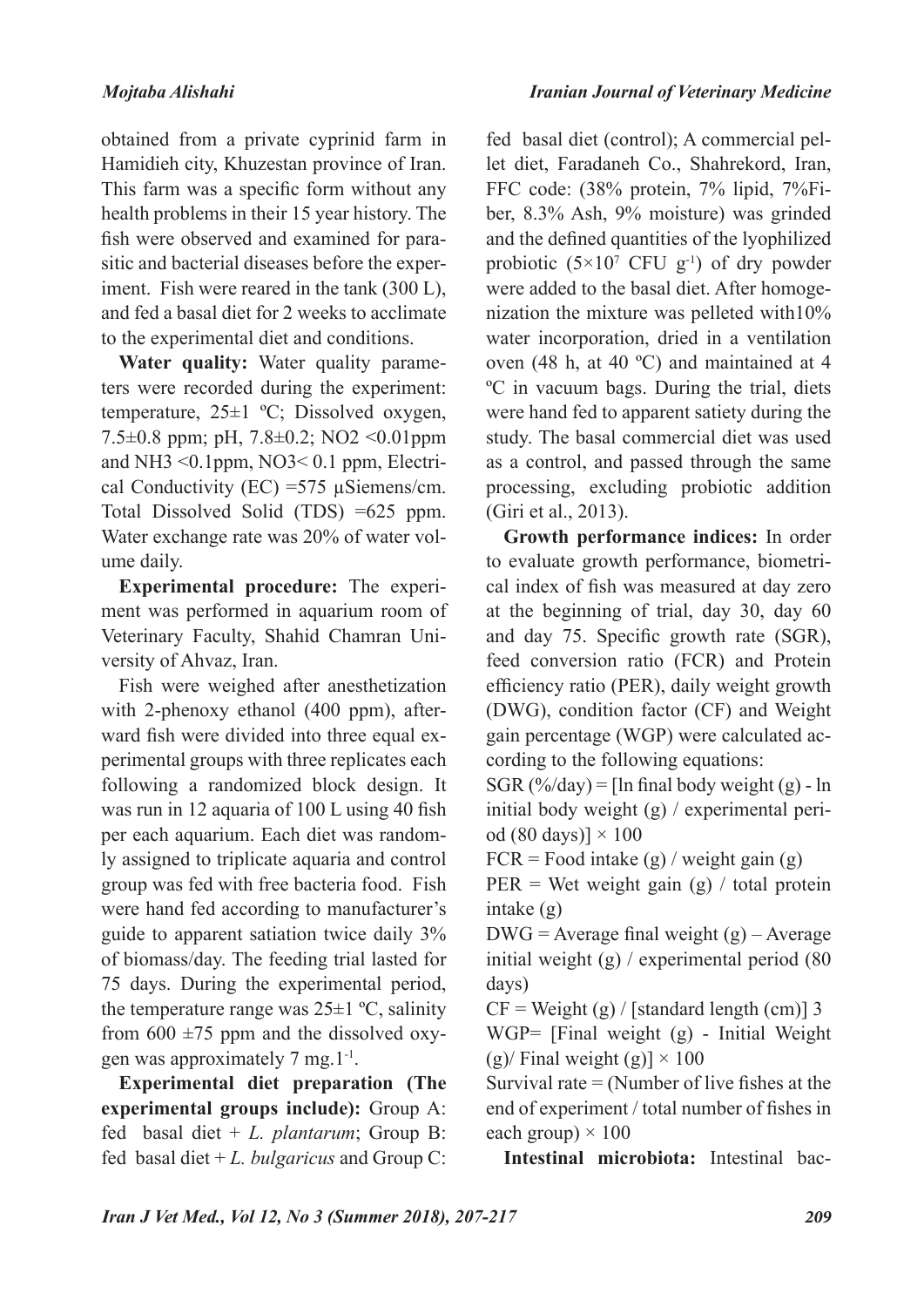### *Probiotics in Cyprinus carpio Mojtaba Alishahi*

Table 1. Growth performance indices of the experimental groups in different sampling points (the results are given as mean ± SD). Latin lower case letters on standard error show a significant difference in level 0.05 in each column, and Latin capital letters on standard error show a significant difference in level 0.05 in each row.

|            | Treatment     | Day $30$                      | Day 60              | Day 75                       |
|------------|---------------|-------------------------------|---------------------|------------------------------|
| CF         | L. Bulgaricus | $1.32 \pm 0.12$ aA            | $1.31 \pm 0.07$ aA  | $1.29 \pm 0.08$ aA           |
|            | L. Plantarum  | $1.33 \pm 0.09$ aA            | $1.30\pm0.09$ aA    | $1.33 \pm 0.1$ aA            |
|            | Control       | $1.37 \pm 0.1$ aA             | $1.35 \pm 0.11$ aA  | $1.30 \pm 0.07$ aA           |
| <b>SGR</b> | L. Bulgaricus | $0.14 \pm 0.05$ aA            | $0.13 \pm 0.02$ aA  | $0.12 \pm 0.01$ aA           |
|            | L. Plantarum  | $0.12 \pm 0.03$ aA            | $0.11 \pm 0.02$ abA | $0.11 \pm 0.03$ abA          |
|            | Control       | $0.1 \pm 0.01$ aA             | $0.09 \pm 0.02$ bA  | $0.09 \pm 0.01$ bA           |
| <b>PER</b> | L. Bulgaricus | $1.31 \pm 0.18$ <sup>aA</sup> | $1.27 \pm 0.13$ aA  | $1.31 \pm 0.18$ aA           |
|            | L. Plantarum  | $1.37 \pm 0.22$ aA            | $1.28 \pm 0.24$ aA  | $1.27 \pm 0.16$ aA           |
|            | Control       | $1.24 \pm 0.18$ <sup>aA</sup> | $1.17\pm0.19$ aA    | $1.16 \pm 0.05$ aA           |
| <b>WGP</b> | L. Bulgaricus | $10.34 \pm 2.86$ aA           | $8.38 \pm 0.55$ aAB | $4.46\pm0.41$ aB             |
|            | L. Plantarum  | $8.89 \pm 1.65$ aA            | $6.27 \pm 1.26$ bAB | $3.90 \pm 0.61$ abB          |
|            | Control       | $7.48 \pm 1.97$ bA            | $6.88 \pm 1.14$ bA  | $3.13 \pm 0.72$ bB           |
| <b>SR</b>  | L. Bulgaricus | $100$ aA                      | $100$ aA            | $100$ aA                     |
|            | L. Plantarum  | $100$ aA                      | $98.3 \pm 3.3$ aA   | $97.5 \pm 2.8$ <sup>aA</sup> |
|            | Control       | $100$ aA                      | $100$ aA            | $98.3 \pm 3.3$ aA            |

terial micro floral analyses were done as described by Merrifield et al. (2010). Intestinal content samples were taken on days 30, 60 and 75 of the experiment after 24 h starvation. One gram of isolated intestinal contents was homogenized in tissue grinders (Kontes, Vineland, NJ, USA), and vortexed vigorously in 9.0 ml of sterile saline (0.85% W/V). Serial dilutions of intestinal content were prepared from 10-2 to 10-7 in sterile saline, 0.1 ml of 10-7 were spread onto duplicate tryptone soya agar plates to determine total aerobic heterotrophic populations and the same amount of 10-2 dilution was pure on MRS media for the LAB using the spread plate method. MRS and TSA plates were incubated at 30 ○C for 48 h and colony forming units (CFU  $g^{-1}$ ) were calculated for each sample. For MRS plates anaerobic jar was used.

**Statistical analysis:** Two-way analysis of variance (ANOVA) was used to analyze the data. Multiple comparisons were performed with Tukey's test to analyze the differences between treatments. All statistical tests were performed using SPSS software (SPSS, Release 16.0, SPSS, Chicago, IL, USA). Differences were considered statistically significant when P<0.05 and the results are expressed as mean  $\pm$  SD.

### **Results**

Results showed that oral administration of two native probiotic bacteria, *Lactobacillus plantarum* and *Lactobacillus bulgaricus*, significantly influenced most growth indices compared to control group in all sampling points (Table 1). Although FCR decreased significantly in Groups A  $(2.9\pm0.43)$  and B  $(2.75\pm0.37)$  compared to control  $(3.88\pm0.52)$ , SGR, WGP and DWG increased only in Group B compared to control group  $(P<0.05)$ . Two probiotics did not influence fish survival rate in 60 days compared to control group  $(P>0.05)$ . It is notable that growth indices were promoted in probiotic-treated groups even 15 days after ceasing the probiotic administration (day 75). No significant difference was seen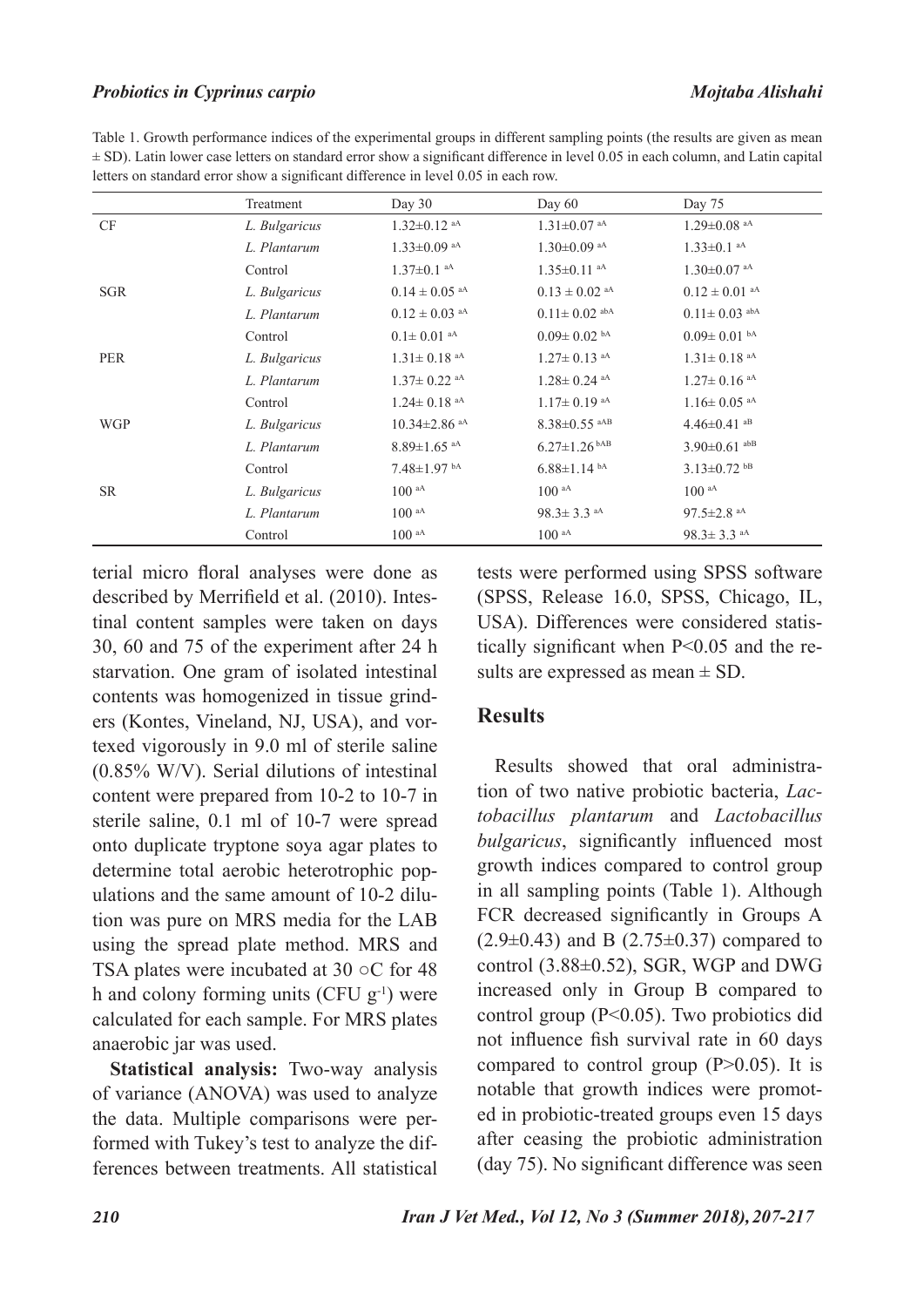

Figure 1. Food Conversion Rate of the experimental groups in different sampling steps (the results are given as mean  $\pm$  SD). Means with different letters are significantly different ( $p$  < 0.05).



Figure 3. Lactic bacteria levels of the experimental groups in different sampling steps (the results are given as mean  $\pm$ SD). Means with different letters are significantly different  $(P< 0.05)$ .

among the groups in condition factor (CF)  $(P>0.05)$ .

The highest SGR and PER were seen in *L.bulgaricus* group at day 30 (0.14  $\pm$  0.05 and 1.34 ±0.31) followed by *L.plantarum*  $(0.12 \pm 0.03$  and  $1.37 \pm 0.22)$  which were significantly higher than the control group  $(P<0.05)$ 

Intestinal lactobacillus ratio of two probiotic treated groups at days 30 and 60 was significantly higher than the control group (P<0.05). Group B showed the highest lactobacillus rate among the groups. Total in-



Figure 2. Daily Weight Gain of the experimental groups in different sampling steps (the results are given as mean  $\pm$ SD). Means with different letters are significantly different  $(p< 0.05)$ .



Figure 4. Lactic acid bacteria levels of the experimental groups in different sampling steps (the results are given as mean  $\pm$  SD). Means with different letters are significantly different ( $P < 0.05$ ).

testinal bacteria count on day 30 and 60 was significantly higher in probiotic-treated fish compared to the control group  $(P<0.05)$ . A significant increase in LAB/Total intestinal bacteria ratio of intestinal flora was seen in probiotic-treated groups of the experiment  $(P<0.05)$ .

## **Discussion**

In recent years, investigators have been trying to introduce better probiotics to promote the efficiency of aquaculture (Mo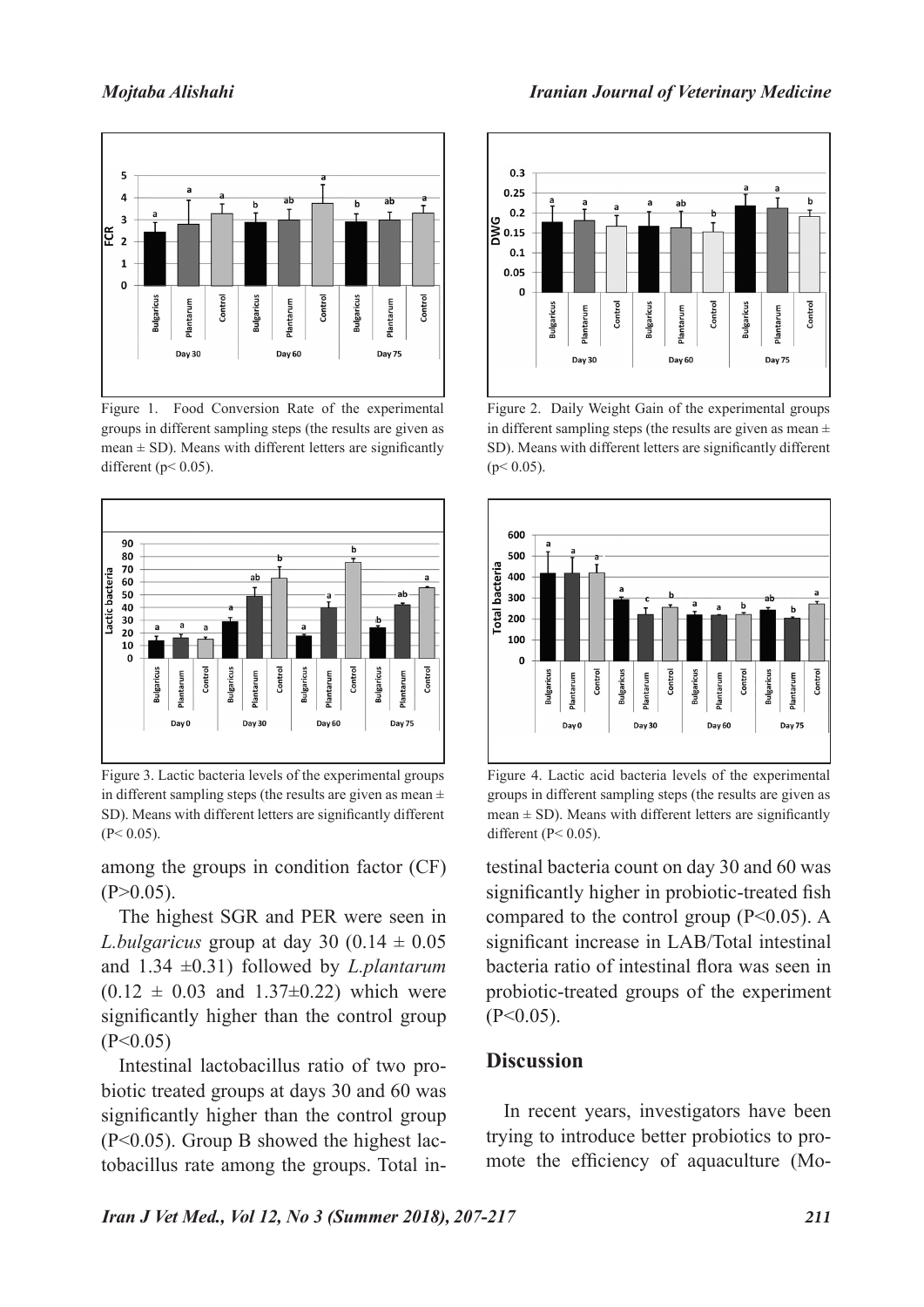hammadian et al., 2016). Lactobacilli can be appropriate probiotics in fish. There are various reports on the improvement of aquatic animal growth after administration of lactobacilli (Nikoskelainen et al., 2003). In this study, two LABs (*L. bulgaricus* and *L. planturum*) with probiotic potency were isolated from the intestine of *T. grypus* and their effects on growth performance and gut microbial flora were determined during a 60-day feeding. The present study revealed that supplementation of common carp fed with *L.plantarum* and *L.bulgaricus* promoted the growth performance indices and changed the intestinal bacterial microflora. In similar work Lactic acid bacteria strains as feed additive have been shown to promote fish growth in aquaculture (Ibrahim et al., 2004). A mixture of Lactobacillus sp. isolated from chicken gastrointestinal tract improved the growth indices and survival rate of juvenile Penaeus monodon. (Phian phak et al., 1999). An enhancement of the growth rate of the tilapia (*O. niloticus*), following the use of probiotics in water body was reported. Similarly, Bogut et al. (1999) and Noh et al. (1994) found that food supplementation with *Streptococcus faecium*  induce growth enhancement and change in intestinal bacterial flora in common carp. Regarding investigations on other aquatic species (shrimp), our findings were in agreement with the study on Indian white shrimp, *F. indicus*, (Ziae Nejad et al., 2006), and white shrimp *P. vannamei* (Wang 2007).

Our results showed that in vivo probiotic potency of *L.bulgaricus* is significantly higher than *L.plantarum* in common carp. This bacteria was not only successful to promote the growth indices, but also to change positively the intestinal bacterial flora of fish in common carp. This characteristic is

very imperative for commercial aquaculture (Giri et al., 2013). Phian phak et al. (1999) found that *Bacillus* sp. supplemented with shrimp diet increased the weight gain and SGR. The main objective of probiotic administration is the improvement of fish growth indices, health status and resistance to opportunistic diseases, through immune stimulation by modification of intestinal microbiota. The growth enhancement can be a result of the improvement of dietary nutrient assimilation, for instance, an increase in the availability of metabolic substrates like vitamins (LeBlanc et al., 2011) or digestive enzymes (Bairagi et al., 2002) produced by microbiota. Given the obvious importance of growth in aquaculture activity, the potential as a growth promoter is a significant attribute that can be considered in the use of probiotics as feed additives. Bureau et al. (2000) report that probiotic supplementation into the diet (live food and/or extruded pellet food) induce a significant increase in both growth performance and husbandry parameters compared to basal diets or no supplemented groups. Similar findings were recorded in fresh water species such as Nile tilapia *O. niloticus* and common carp, C.carpio, (Wang and Xu, 2006) and marine fish species such as red drum, Sciaenops ocellatus (Li et al., 2005). Several authors pointed out that one of the main modes of action and beneficial effects of probiotics in aquaculture organisms is enhancement of nutrition of host species through the production of supplemental digestive enzymes and higher growth and feed efficacy, inhibition of intestinal disorders and predigestion of antinutritional elements present in the ingredients (Thompson et al., 1999; Verschuere et al., 2000). In detail, after transition through the stomach, they germinate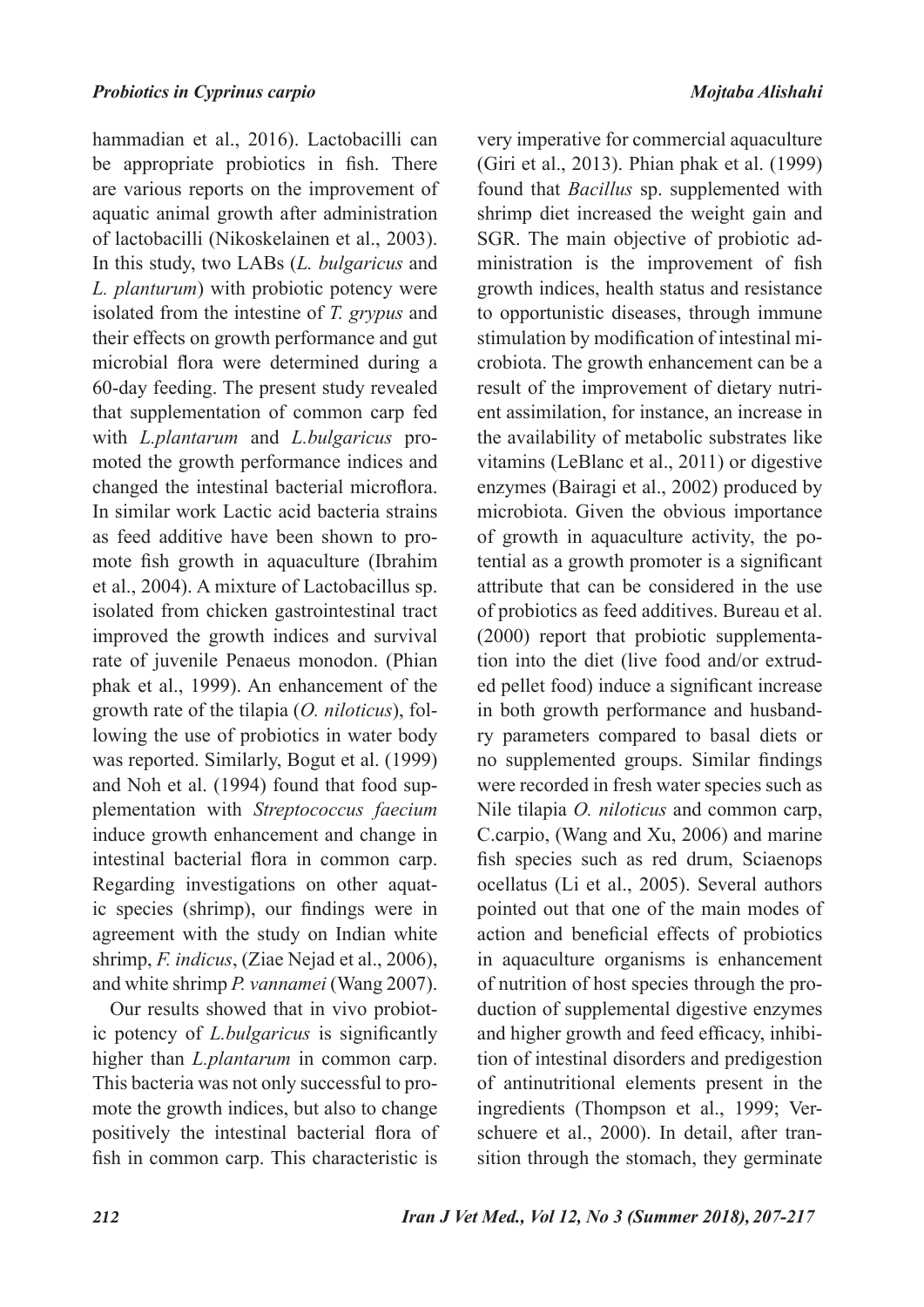in the intestine and use a large number of sugars (carbohydrates) for their growth and produce a range of relevant digestive enzymes (amylase, protease and lipase) (El-Haroun et al., 2006). Further, probiotics can change the gut epithelium construction and improve nutrient absorption by providing a more absorptive surface area (Pirarat et al., 2011 Gupta et al., 2014). In addition to growth efficiency, it is essential to know the safety level of candidate probiotics. In this investigational period we did not observe any sign of stress or mortality among treatments, all fish were healthy with the usual level of activity and appetite. The survival rate was not affected by oral administration of probiotics. In this study the FCR of two lactobacillus species was significantly lower than the control group  $(P \le 0.05)$ . Similarly, improved FCR was observed in rainbow trout fed with *E. faecium* enriched diet (Merrifield et al., 2010). However, there are significant data showing positive effect of probiotics on growth performance of different fish species, while some reports show no significant benefits regarding the use of probiotics as growth promoters. Administration of *Bacillus licheniformis* and *Bacillus subtilis* had no significant positive impact on growth rate of juvenile rainbow trout (Merrifield et al., 2010), catfish (Shelby et al., 2007), and tilapia (Shelby et al., 2006). In the study by Reyes-Becerril et al. overall growth of probiotic  $+$  marine silage treated group was higher than control but other factors such as FCR did not changed significantly (Reyes-Becerril et al., 2012). It appears that different features like probiotic and fish species, age, dosage and length of probiotic intake, nurture conditions like temperature, etc. can make significant differences in the result of using probiotics in

aquaculture (Ramos et al., 2013). To our best knowledge, this is the first report of the dietary administration of *L.bulgaricus* as a probiotic which improved the growth indices of fish. Interestingly, slightly enhanced WG and SGR were observed in *lactobacillus plantarum* group, but not to asignificant extent. Similarly, Merrifield et al. (2010), found slight improvement of WG and SGR in rainbow trout after 10 weeks of feeding with *E. faecium* containing diet. This difference can be referred to the other factors, like differences in their survival rates in the gut and interaction with host microbiota. This supports the suggestion that each probiotic strain may interact with the host in a different way and different period of administration (Bomba et al., 2002), so further studies would be necessary to optimize the dose and frequency of probiotic administration to maximize their benefits. Mechanism of the LAB on the growth rate and feed utilization of fish, is not totally clear (Lara Flores et al., 2003). The enhanced growth rate and/ or feed utilization of fish might be due to the increase in digestive enzyme activities induced by probiotics (Wang and Xu 2006; Suzer et al., 2008). On the other hand, extracellular digestive enzymes secreted by probiotics themselves may also have contributed to the growth performance of host (Bairagi et al., 2002).

The gut microbiota can play an important role in the health and growth of the aquatic animals (Vine et al., 2004). Our results showed that feeding of common carp with a diet containing *L. bulgaricus* and *L. plantarum* could increase the viable LABs counts in the intestine. These results were in agreement with previous reports that probiotics have been used as growth promoters in Atlantic salmon and rainbow trout (Robertson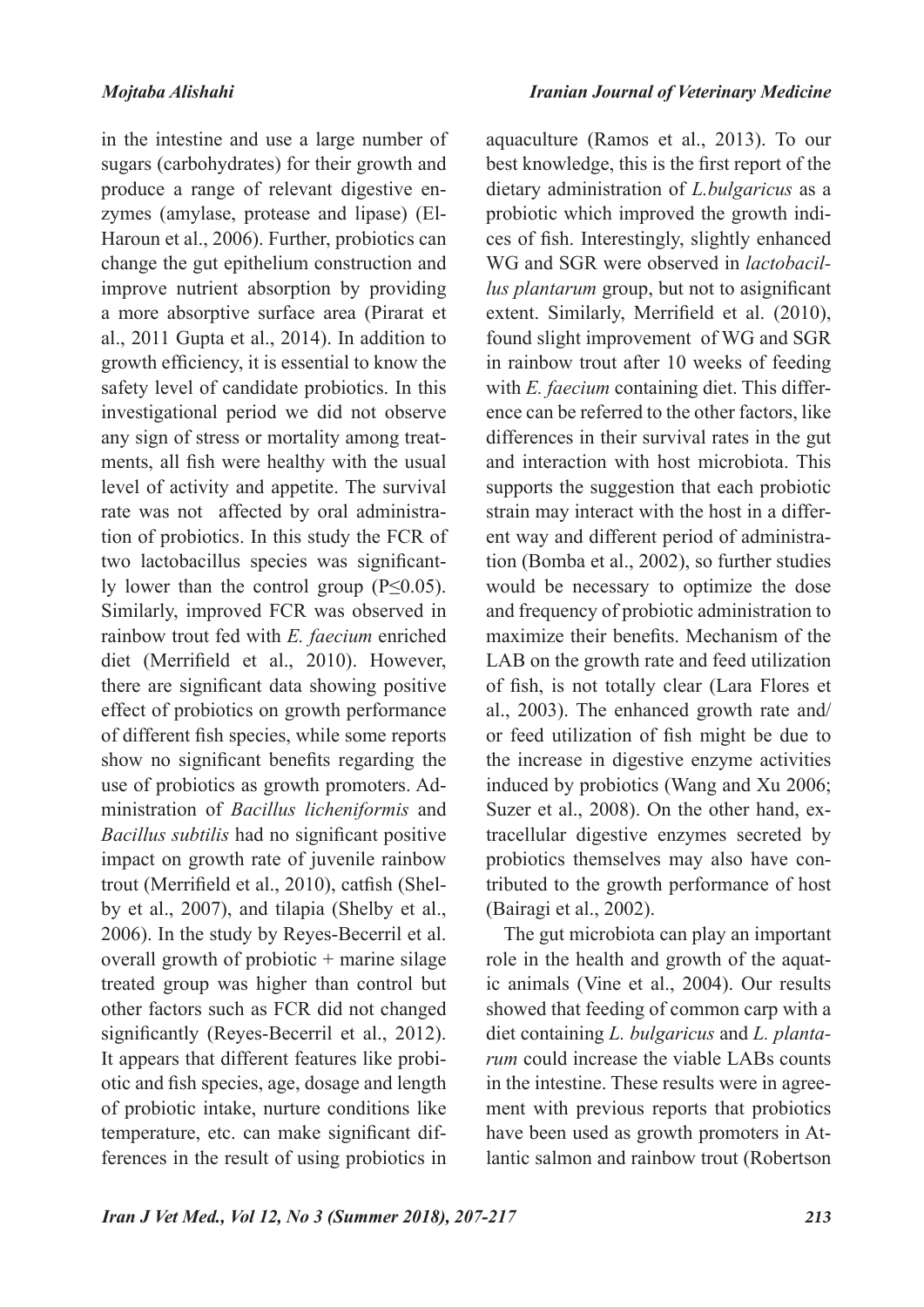et al., 2000), Tilapia (Ferguson et al., 2010), Rainbow trout (Merrifield et al., 2010), in grouper (*E. coioides*) by *Psychrobacter* sp. (Sun et al., 2011), and Siberian sturgeon (Geraylou et al., 2013a; Geraylou et al., 2013b). Fifteen days after cessation of feeding with *L.bulgaricus* enriched diet (from day 60 to day 75), the number of gut Lactobacilli dramatically decreased. This result was in agreement with the observations by other researchers (Suzer et al., 2008; Dash et al., 2014) shown in full washing out of probiotic bacteria seven days after the probiotic withdrawal. Findings of this study clearly demonstrate that the probiotic-contained feed must be given to fish continuously to retain the probiotic-bacteria level in the gut. The exact mechanism behind this variation was unclear, but probably *L. plantarum* is not harbored in the intestine beyond 4 weeks after administration of the diet. It may be due to structural differences in the cell wall compositions of different LAB strains (Geraylou et al., 2013a), or antagonism action of various gut bacteria. In the present study, the highest numbers of LABs concomitant of the highest growth rate were found in the intestine of common carp fed *L. bulgaricus*. The effect of probiotics on the intestinal LAB rates and their relationship with growth and feed utilization in aquatic animals needs further study. In conclusion, *L.bulgaricus*, can be a proper candidate as probiotic in carp. Considering these findings, we concluded that lactic acid bacteria, *L. bulgaricus*, isolated from the intestine of *T. grypus* increased the rate of beneficial bacterial in bacterial microflora in common carp intestine and consequently induce growth promotion in treated fish. Such probiotics are recommended to be used as a commercial growth promoter to facilitate an

extensive culture of common carp in future.

### **Acknowledgments**

This work was funded by a Grant from Shahid Chamran University of Ahvaz Research Council.

#### **References**

- Bairagi, A., Sarkar, Ghosh, K., Sen, S.K., Ray, A.K. (2002) Enzyme producing bacterial flora isolated from fish digestive tracts. Aquac Int. 10: 109-121.
- Balcazar, J.L., de Blas, I., Ruiz\_Zarzuela, I., Cunningham, D., Vendrell D., Muzquiz, J.L. (2006) The role of probiotics in aquaculture. Vet Microbiol. 144: 173-86.
- Bogut, I., Milakovic, Z., Bukvic, Z., Brkic, S., Zimmer, R. (1999) Influence of probiotic (*Streptococcus faecium* M74) on growth and content of intestinal microflora in carp (cy*prinus carpio*). J Anim Sci. 43: 231-235.
- Bomba, A., Nemcova, R., Gancarcikova, S., Herich, R., Guba, P., Mudronov, D. (2002) Improvement of the probiotic effect of micro-organisms by their combination whit maltodextrins, fructo-oligosaccharides and polyunsaturated fatty acids. Br J Nutr. 88: 95-S99.
- Bureau, B.P., Azeredo, P.A., Tapia Salazar, M., Cuzon, G. (2000) Pattern and cost of growth and nutrient deposition in fish and shrimp: potential implications and applications. Int Nutr Acuac. 19-22.
- Dash, G., Raman, R.P., Prasad, K.P., Makesh, M., Pradeep, M., Sen, S. (2014) Evaluation of *Lactobacillus plantarum* as feed supplement on host associated microflora, growth, feed efficiency, carcass biochemical composition and immune response of giant freshwater prawn, *Macrobrachium rosenbergii*. Aquaculture. 432: 225- 236.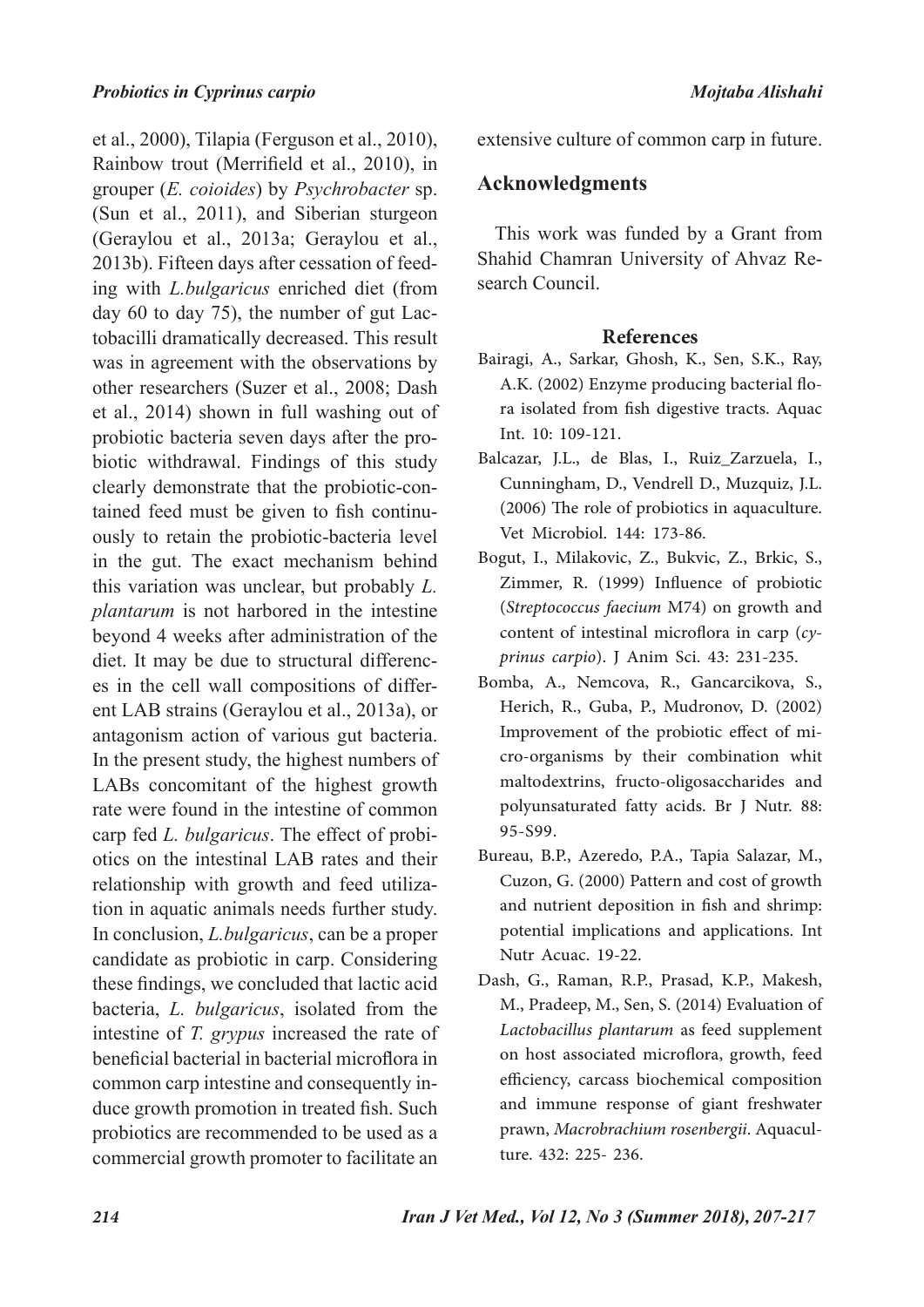- El-Haroun, E.R., Goda, A.M.A.S., Kabir Chowdury, M.A. (2006) Effect of dietary probiotic Biogen® Supplementation as a growth promoter on growth performance and feed utilization of Nile tilapia *Oreochromis niloticus*  (L.). Aquac Res. 37: 1473-1480.
- FAO. (2012) The state of World Fisheries and Aquaculture. FAO Fisheries and Aquaculture Department, Rome, Italy.
- Fuller, R.A. (1989) review: probiotics in man and animals. J Appl Bacteriol. 66: 365-78.
- Geraylou, Z., Souffreau, C., Rurangwa, E., De Meester, L., Courtin, C.M., Delcour, J. A., Buyse, J., Ollevier, F. (2013a). Effects of dietary arabin oxylan oligosaccharides (AXOS) and endogenous probiotics on the growth performance, non-specific immunity and gut microbiota of juvenile Siberian sturgeon (Acipenser baerii). Fish Shellfish Immunol. 35: 766-775.
- Geraylou, Z., Souffreau, C., Rurangwa, E., De Meester, L., Courtin, C.M., Delcour, J.A., Buyse, J., Ollevier, F. (2013b). Effects of dietary arabin oxylan oligosaccharides (AXOS) and endogenous probiotics on the growth performance, non-specific immunity and gut microbiota of juvenile Siberian sturgeon (Acipenser baerii). Fish Shellfish Immunol. 35: 766-775.
- Giorgio, G., Nina, C., Yantyati, W. (2010) Importance of Lactobacilli in food and feed biotechnology. Res Microbiol. 161:480–487.
- Giri, S.S., Sukumaran, V., Oviya, M. (2013) Potential probiotic *Lactobacillus plantarum* VSG3 improves the growth, immunity, and disease resistance of tropical freshwater fish, Labeo rohita. Fish Shellfish Immunol. 34: 660-666.
- Gupta, A., Gupta, P., Dhawan, A. (2014) Dietary supplementation of probiotics affects growth, immune response and disease resistance of *Cyprinus carpio* fry. Fish Shellfish

Immunol. 41(2):113–119.

- Ibrahim, F., Ouwehand, A.C., Salminen, S.J. (2004) Effect of temperature on in vitro adhesion of potential fish probiotics. Microb Ecol Health Dis. 16: 222-227.
- Jiang, H.F., Liu, X.L., Chang, Y.Q., Liu, M.T., Wang, G.X. (2013) Effects of dietary supplementation of probiotic *Shewanella colwelliana* WA64, *Shewanella olleyana* WA65 on the innate immunity and disease resistance of abalone, *Haliotis discus* hannai Ino. Fish Shellfish Immunol 35(1):86–91.
- Kaur, S., Amrita, Kaur, P., Nagpal, R. (2015). In vitro biosurfactant production and biofilm inhibition by lactic acid bacteria isolated from fermented food. Int j probiotics prebiotics. 10: 17-22.
- Lara Flores, M., Olvera-Novoa, M.A., Guzman-Mendez, B.E., Lopez-Madrid, W. (2003) Use of the bacteria *Streptococcus faecium* and *Lactobacillus acidophilus*, and the yeast *Sac� charomyces cerevisiae* as growth promoters in Nile tilapia (*Oreochromis niloticus*). Aquaculture. 216: 193–201.
- LeBlanc, J.G., Laino, J.E., del Valle, M.J., Vannini, V., van Sinderen, D., Tarant, M.P., de Valdez, G.F., de Giori, G.S., Sesma, F. (2011) B\_Group vitamin production by lactic acid bacteria Current knowledge and potential applications. J Appl Microbiol. 111: 1297- 1309.
- Li, P., Burr, G.S., Goff, J.B., Whiteman, K.W., Davis, K.B., Vega, R.R., Neill, W.H., Gatlin, D.M. (2005) A preliminary study on the effects of dietary supplementation of brewer's yeast and nucleotides, singularly or in combination, on juvenile red drum (*Sciaenops ocellatus*). sAquac Res. 36, 1120-1127.
- Merrifield, D.L., Bradley, G., Baker, R.T.M., Davies, S.J. (2010) Probiotic application for rainbow trout (*Oncorhynchus mykiss* Walbaum) II. Effects on growth performance,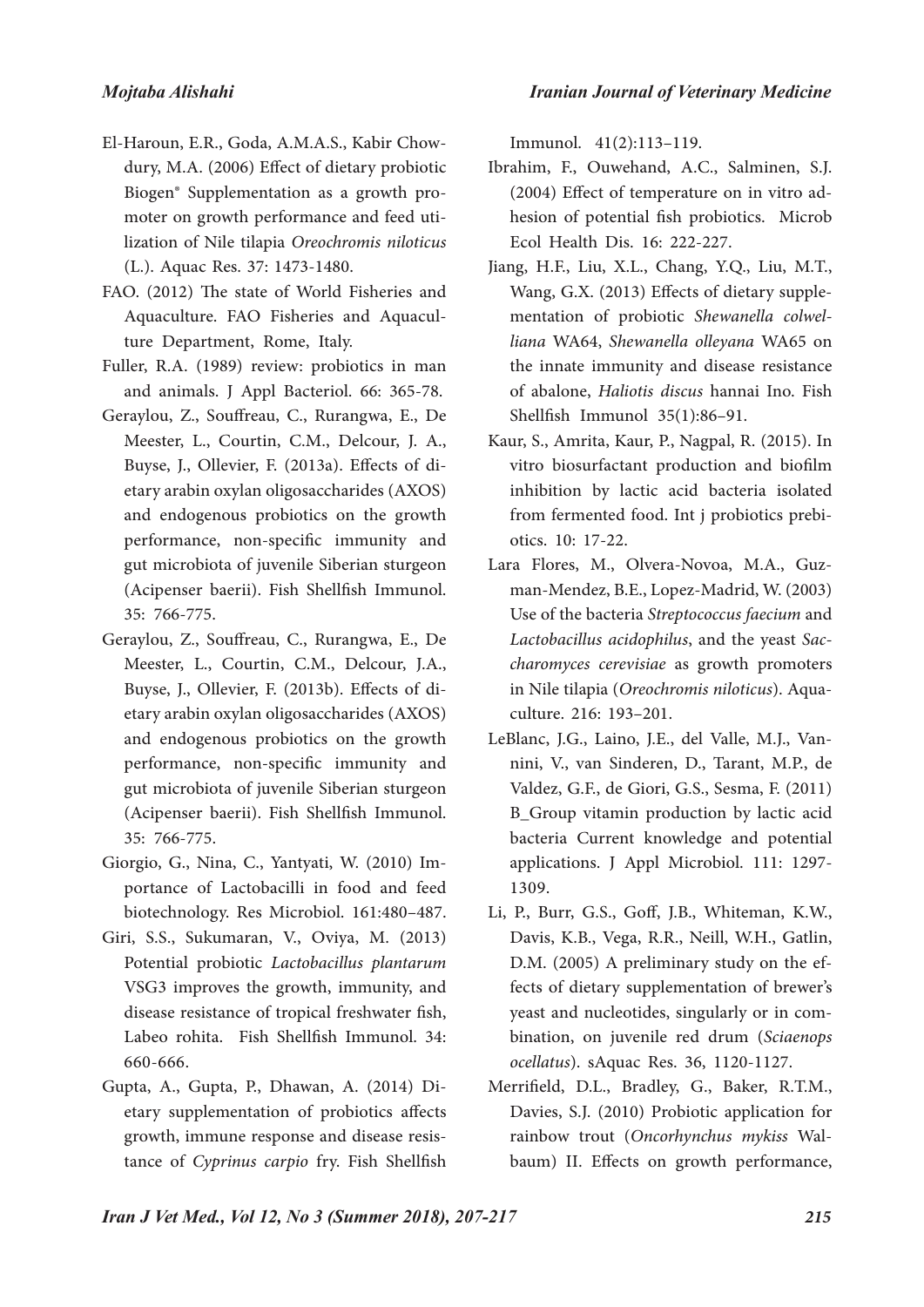feed utilization, intestinal microbiota and related health criteria postantibiotic treatment. Aquac Nutr. 16, 496–503.

- Mohammadian, T., Alishahi, M., Tabandeh, MR., Ghorbanpoor, M., Gharibi, M. (2016) Probiotic effects of *Lactobacillus plantarum* and *L. delbrueckii* ssp. bulguricus on some immune-related parameters in Barbus grypus. Aquac Int. 24:225-242
- Mohammadian, T., Ghorbanpour, M., Alishahi, M., Tabandeh, M.R. (2014) Isolation and biochemical identification of potentially probiotic bacteria from *Barbus grypus* intestine. Iranian J Vet. 10: 89-102.
- Moriarty, D.J.W. (1998) control of luminous vibrio species in penaeid aquaculture ponds. Aquaculture. 164: 351-358.
- Nikoskelainen, S., Ouwehand, A.C., Bylund, G., Salminen, S., Lilius, E.M. (2003) Immune enhancement in rainbow trout (Oncorhyn*chus mykiss*) by potential bacteria (Lactobacillus rhamnosus). Fish Shellfish Immunol. 15: 443-452.
- Noh, S.H., Han, K., Won, T.H., Choi, Y.J. (1994) Effect of antibiotics, enzyme, yeast culture and probiotics on the growth performance of Israeli carp. Korean J Anim Sci. 36: 480-486.
- Pirarat, N., Pinpimai, K., Endo, M., Katagiri, T., Ponpornpisit, A., Chansue, N., Maita, M. (2011) Modulation of intestinal morphology and immunity in Nile tilapia (*Oreochromis niloticus*) by *Lactobacillus rhamnosus* GG. Res Vet Sci. 91: 92–97.
- Ramos, M.A., Weber, B., Gonçalves, J.F., Santos, G.A., Rema, P., Ozorio, R.O.A. (2013) Dietary probiotic supplementation modulated gut microbiota and improved growth of juvenile rainbow trout (*Oncorhynchus mykiss*). Comparative biochemistry and physiology. Part A. Mol Integr Physiol. 166: 302–307.
- Reyes-Becerril, M., Ascencio-Valle, F., Macias, ME., Maldonado, M., Rojas, M., Esteba,

M.A. (2012) Effects of marine silages enriched with Lactobacillus sakei 5-4 on haematoimmunological and growth response in Pacific red snapper (*Lutjanus peru*) exposed to Aeromonas veronii. Fish Shellfish Immunol. 33: 984–992.

- Shelby, R.A., Lim, C., Yildirim-Aksoy, M., Delaney, M.A. (2006) Effects of probiotic supplements on disease resistance and immune response of young Nile tilapia. *Oreochromis niloticus*. J Appl Aquaculture. 18: 22–34.
- Shelby, R.A., Lim, C., Yildirim-Aksoy, M., Klesius, P.H. (2007) Effects of probiotic bacteria as dietary supplements on growth and disease resistance in young Channel catfish, *Ictalurus punctatus* (Rafinesque). J Appl Aquaculture. 19: 81–91.
- Simon, O. (2010) An interdisciplinary study on the mode of action of probiotics in pigs. J Anim Feed Sci. 19:230–243.
- Soltani, M., Abdy, E.; Alishahi, M., Taheri Mirghaed, A. (2017) Growth performance, immune-physiological variables and disease resistance of common carp (*Cyprinus carpio*) orally subjected to different concentrations of *Lactobacillus plantarum*. Aquac Int. 4:1- 21.
- Sorroza, L., Padilla, D., Acosta, F., Roman, L., Grasso, V., Vega, J., Real, F. (2012). Characterization of the probiotic strain *Vagococcus fluvialis* in the protection of European sea bass (*Dicentrarchus labrax*) against vibriosis by Vibrio anguillarum. Vet Microbiol. 155: 369–373.
- Sun, Y.Z., Yang, H.L., Ma, R.L., Zhang, C.X., Lin, W.Y. (2011) Effect of dietary administration of *Psychrobacter* sp. on the growth, feed utilization, digestive enzymes and immune responses of grouper Epinephelus coioides. Aquac Nutr. 17: 733-740.
- Suzer, C., Coban, D., Kamaci, O. H., Saka, S., Firat, K., Otgucuoglu, O., Kucuksari, H.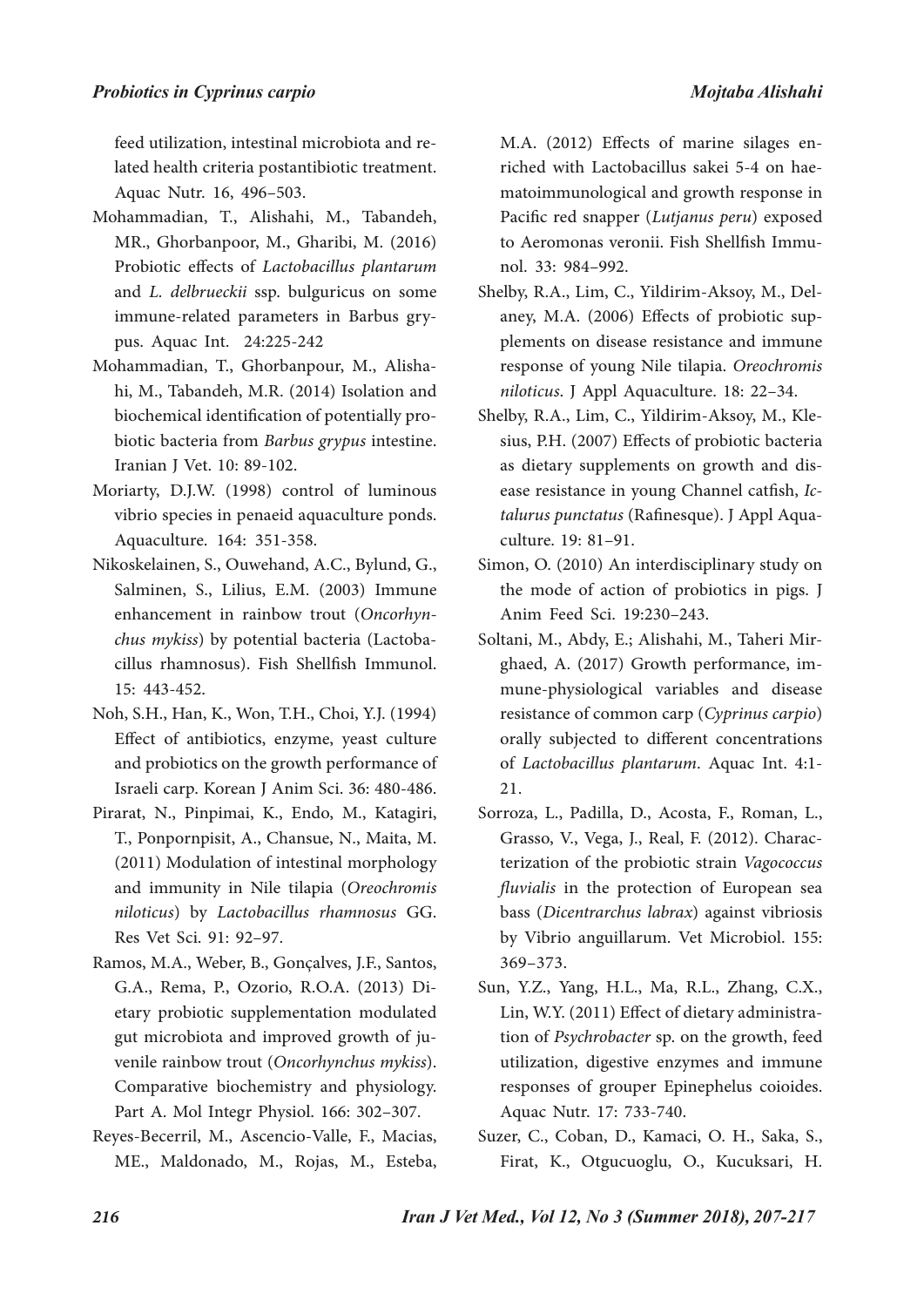(2008) Lactobacillus spp. bacteria as probiotics in gilthead sea bream (*Sparus aurata*, L.) larvae: effects on growth performance and digestive enzyme activities. Aquaculture. 280: 140-145.

- Taoka, Y., Maeda, H., Jo, J.Y., Kim, S. M., Park, S., Yoshikawa, T., Sakata, T. (2006). Use of live and dead probiotic cells in tilapia Oreo*chromis niloticus*. Fish Sci. 72: 755- 66.
- Thompson, F.L., Abreu, P.C., Carall, R. (1999) The use of microorganisms as food source for Penaeus paulensis larvae. Aquaculture. 174: 139-153.
- Tovar, D., Zambonino, J., Cahu, C., Gatesoupe, F.J., Vazquez-Juarez, R., Lesel, R. (2002) Effect of live yeast incorporation in compound diet on digestive enzyme activity in sea bass (*Dicentrarchus labrax*) larvae. Aquaculture. 204: 113-123.
- Verschuere, L., Rombaut, G., Sorgeloos, P., Verstraete, W. (2000) probiotic bacteria as biological control agents in aquaculture. Microbiol Mol Biol Rev. 64: 655-671.
- Vine, N., Leukes, W., Kaiser, H., Daya, S., Baxter, J., Hecht, T. (2004) Competition for attachment of aquaculture candidate probiotic and pathogenic bacteria on fish intestinal mucus. J Fish Dis. 27: 319-326.
- Wang, Y.B. (2007) Effect of probiotics on growth performance and digestive enzyme activity of the shrimp *Penaeus vannamei*. Aquaculture. 269: 259-264.
- Wang, Y.B., Tian, Z.Q., Yao, J.T., Li, W.F. (2008) Effect of probiotics, Enteroccus faecium, on tilapia (*Oreochromis niloticus*) growth performance and immune response. Aquaculture. 277: 203-207.
- Wang, Y.B., Xu, Z. (2006) Effect of probiotics for common carp (*Cyprinus carpio*) based on growth performance and digestive enzyme activities. Anim. Feed Sci Technol. 127: 283- 292.

Ziaei Nejad, S., Rezaei, M.H., Takami, G.A., Lovett, D.L., Mirvaghefi, A.R., Shakouri, M. (2006) The effect of *Bacillus* spp. bacteria used as probiotics on digestive enzyme activity, survival and growth in the Indian white shrimp (*Fenneropenaeus indicus*). Aquaculture. 252: 516-524.